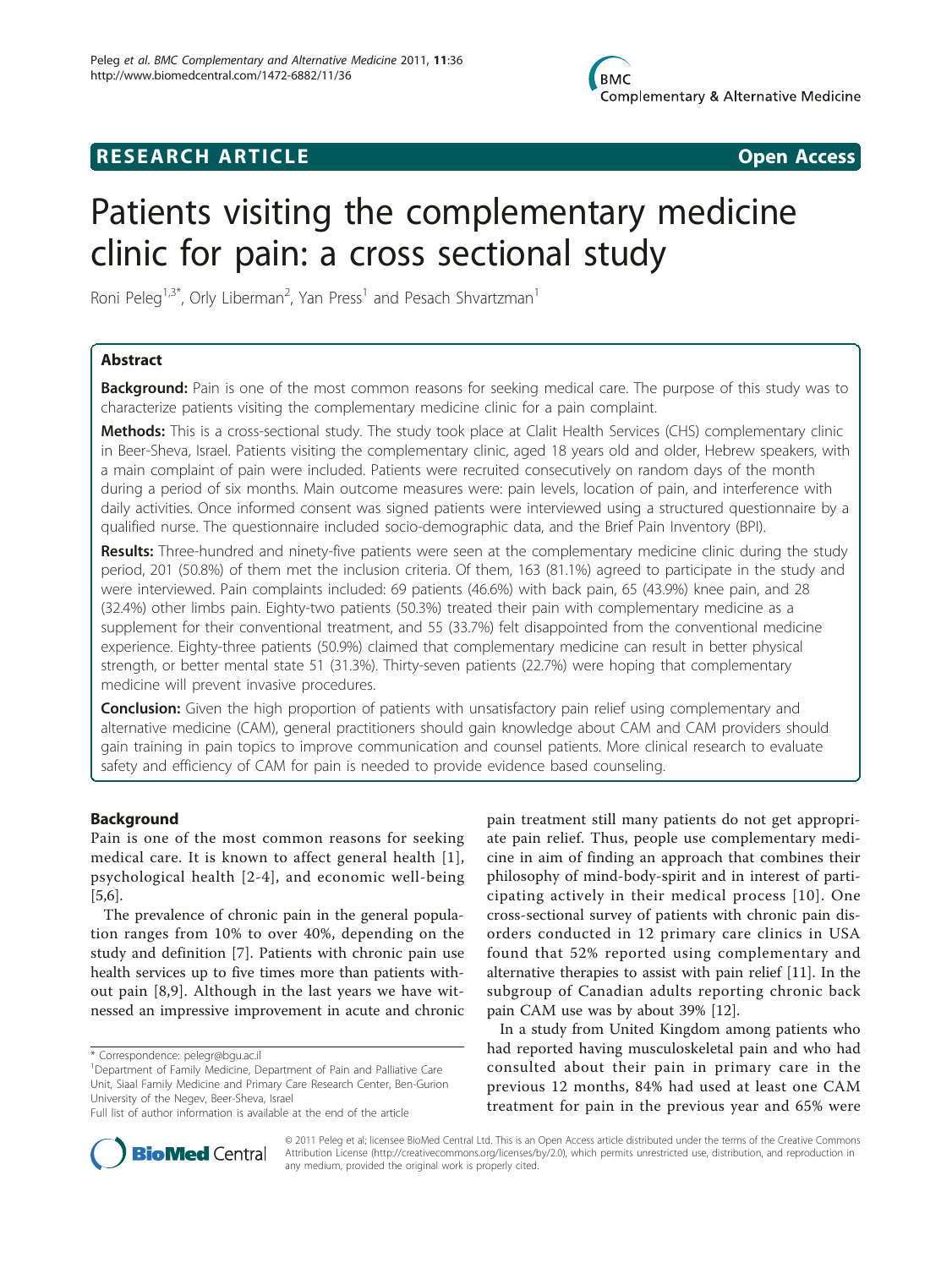current users of CAM. Most CAM treatments were scored by these patients as being helpful, and users indicated that they intended to use again 87% of the CAM treatments they had already used [[13\]](#page-5-0). In another large study [[14\]](#page-5-0) the most popular alternative therapies for low back pain noted were spinal manipulation, acupuncture and massage. The American College of Physicians and the American Pain Society have issued joint clinical practice guidelines recommending that clinicians consider acupuncture as one possible treatment option for patients with chronic low back pain who do not have a response to self-care [[15](#page-5-0),[16\]](#page-5-0). Acupuncture was also found to be effective in improving symptoms of osteoarthritis of the knees, and for chronic headache mainly migraine [[17\]](#page-5-0).

In Israel, 6 to 10 percent of Israelies reported using complementary and alternative medicine [\[18,19\]](#page-5-0) and the rate of use increases [[20\]](#page-5-0) . The popularity of complementary medicine in Israel is reflected in the opening of complementary medicine clinics by the different Health Maintenance Organizations (HMOs) and hospitals. Clalit Health Services (CHS), the largest HMO in Israel holds about 40 clinics for complementary medicine throughout the country.

In a study conducted among patients of CHS's complementary medicine clinic in Beer-Sheva, Israel, we found that the most common reason for visiting the complementary clinic were musculoskeletal conditions (47%). Acupuncture and shiatsu massage therapy were the preferred treatments (61% of all treatment provided in the clinic) [\[21](#page-5-0)].

As conventional medicine often fails at addressing many patients with a pain experience, and many patients seek other treatment methods. It is important to understand the characteristics of patients attending complementary medicine clinics for a pain complaint.

# Methods

Design

This is a cross-sectional study.

# Setting

The national health insurance system implemented in Israel in 1995, provides health care to the entire population through non-profit health maintenance organizations (sick funds). The present study was conducted within the framework of the complementary medicine clinic of CHS in Southern Israel, treats annually about 3,000 patients who receive about 15,000 treatments. The treatments offered include acupuncture, reflexology, shiatsu, massage therapy, homeopathy, chiropractic, feldenkreiss, bio feedback, naturopathy, herbal medicine, medical hypnosis and Bach flowers. Patients have a preliminary screening meeting with a physician who recommends the appropriate therapy. The treatments are not included in the national basket of health services, thus patients are required to pay out-of-pocket for these treatments.

#### Study population

Patients visiting the complementary medicine clinic, aged 18 year old and older, Hebrew speakers, with a main complaint of pain. Patients were recruited consecutively on random days of the month during a period of six months.

### Data collection

The screening physician recruited patients for the study. Once informed consent was signed patients were interviewed using a structured questionnaire by a qualified nurse. The personal interview with the patient included socio-demographic data, and the Brief Pain Inventory (BPI) questionnaire that had been translated and validated in our previous work [\[22](#page-5-0)]. The BPI questionnaire evaluates pain levels on a 0-10 Visual Analogue Scale (VAS), (0-indication no pain; 10-worst possible pain), as well as interference with different aspects of everyday life.

### Statistical analysis

Data was coded and entered into Epidata 2.1 and was analyzed using SPSS 14.0 software (statistical Package for the Social Sciences, SPSS Inc, Chicago).

The study was approved by the institutional review board of Soroka University Medical Center (Approval num 3992).

# Results

Out of 395 patients seen at the complementary medicine clinic during the study period, 201 (50.8%) met the inclusion criteria. Of them, 163 (81.1%) agreed to participate in the study and were interviewed.

The study population characteristics are described in Table [1](#page-2-0). The majority were women (66.9%), born in Israel (46.6%), married (73.6%), and the average age was 51.9  $\pm$ 15.6. Sixty-four patients (39.3%) were self referred. Fifty one patients (31.3%) were referred by the medical staff and 38 (23.3%) were referred by a friend or family member. Of the patients reported to have chronic diseases (51%) the most common was hypertension with 51.3%, followed by diabetes 19.2%, and heart disease 15.4%.

Sixty-nine patients (46.6%) had a back pain, 65 (43.9%) had a knee pain and 28 (32.4%) other limbs pain. Onehundred-and six patients (68.4%) reported a moderate pain level on average (VAS 4-7), and 28% reported a severe pain level (VAS 8-10). The average level of pain during the last pain attack was  $5.6 \pm 1.9$  points of the VAS and the "conventional" treatment helped relief less than half of pain severity (Table [2\)](#page-2-0).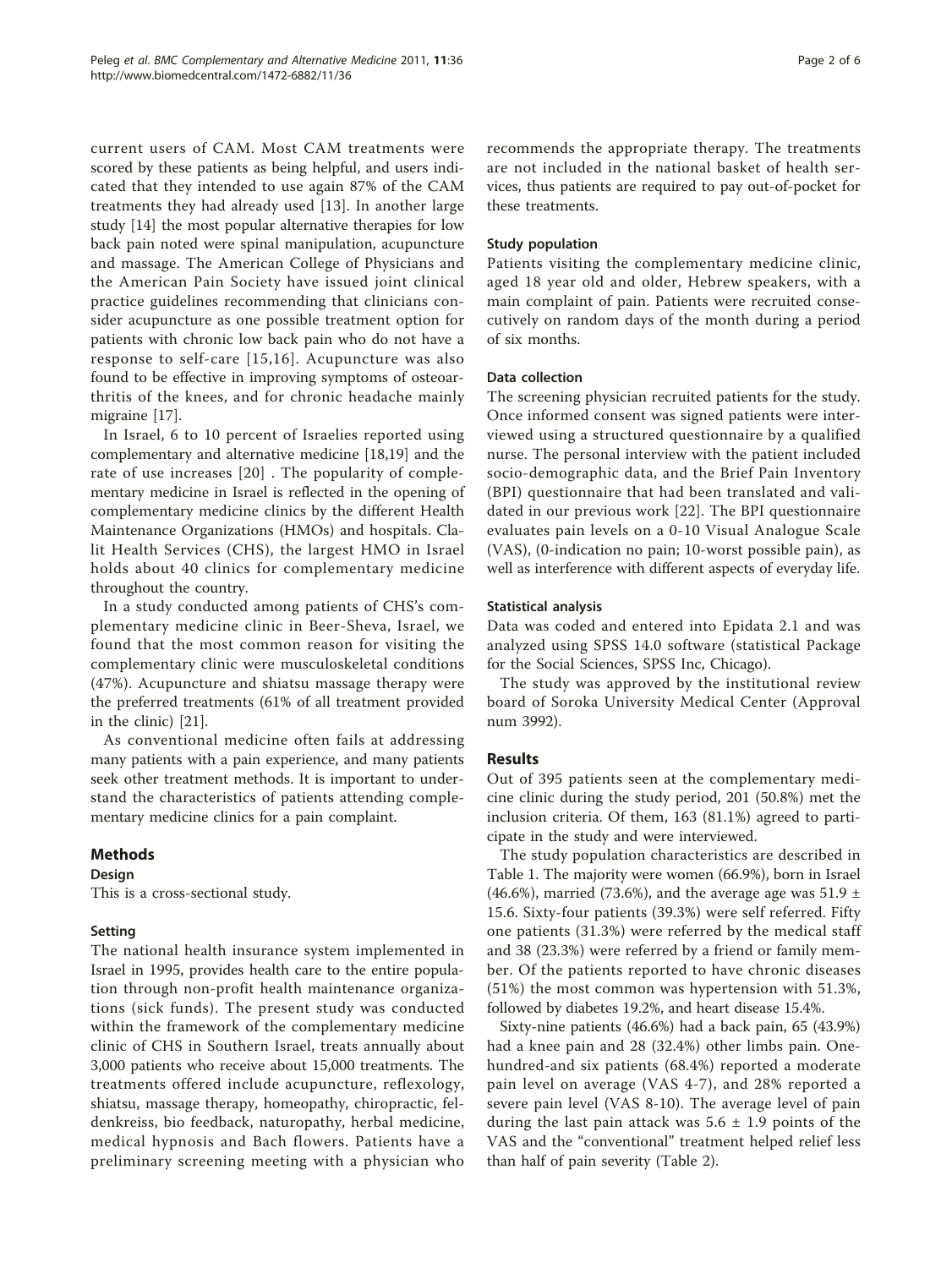<span id="page-2-0"></span>

|                                          | $N = 163$         |              |  |
|------------------------------------------|-------------------|--------------|--|
|                                          | N                 | %            |  |
| Gender                                   |                   |              |  |
| Female                                   | 109               | 66.9         |  |
| Age                                      |                   |              |  |
| Average $\pm$ Std                        | $51.89 \pm 15.66$ |              |  |
| <b>Family status</b>                     |                   |              |  |
| Married                                  | 120               | 73.6         |  |
| Country of birth                         |                   |              |  |
| Israel                                   | 76                | 46.6         |  |
| Asia, North Africa                       | 51                | 31.3         |  |
| East Europe, former USSR                 | 31                | 19.0         |  |
| West Europe, North America, South Africa | 5                 | 3.1          |  |
| Years in the country (for immigrants)    |                   |              |  |
| Average $\pm$ Std                        | $42.25 \pm 14.95$ |              |  |
| Range                                    | $7 - 60$          |              |  |
| <b>Years of education</b>                |                   |              |  |
| $1 - 12$                                 | 59                | 44.7%        |  |
| $13 - 15$                                | 32                | 24.2%        |  |
| $16+$                                    | 41                | 31.1%        |  |
| Average $\pm$ Std                        | $13.68 \pm 3.21$  |              |  |
| Range                                    |                   | $2 - 22$     |  |
|                                          | 132               | $(mis = 31)$ |  |
| Source of referral                       |                   |              |  |
| Self-initiative                          | 64                | 39.3         |  |
| Medical staff                            | 51                | 31.3         |  |
| Friend or family member                  | 38                | 23.3         |  |
| Other                                    | 10                | 6.2          |  |
|                                          |                   |              |  |

Pain impact on daily activities is presented in Table [3](#page-3-0). Fifty-eight patients (35.6%) reported that their pain severely influenced their daily routine. Pain caused for 54 (33.1%) patients inability to work or severely interrupted their ability to work. The life impact index was calculated for this group. Pain had high influence on the life impact index for 29 patients (17.8%), (Table [3](#page-3-0)). The impact of pain on daily activities was evaluated against the socio-demographic characteristics of the study population. In general, older age was found significantly associated with the impact of pain on mood, ability to walk, and relationships with other people ( $p = 0.05$ ,  $p = 0.05$ , p = 0.001 respectively). All other variables, country of birth, gender, religiousness, and education were not found associated with the impact of pain on daily living. The life impact index was also evaluated against all socio-demographic characteristics and was not found significant.

The most common symptoms reported in addition to pain (more than one could be marked) were: sleep

## Table 2 Medical Characteristics for Patients with Pain Complaint

|                                                                                            |                 | $N = 163$         |  |
|--------------------------------------------------------------------------------------------|-----------------|-------------------|--|
|                                                                                            | N               | $\frac{0}{0}$     |  |
| Pain site                                                                                  |                 |                   |  |
| Back + waist + hip                                                                         | 71              | 46.4              |  |
| Knee                                                                                       | 65              | 42.5              |  |
| I imbs                                                                                     | 50              | 32.7              |  |
| Shoulder                                                                                   | 38              | 24.8              |  |
| Throat and neck                                                                            | 26              | 17.0              |  |
| Joints                                                                                     | 9               | 5.9               |  |
| Head                                                                                       | 7               | 4.6               |  |
| <b>Buttocks</b>                                                                            | 5               | 3.3               |  |
| Unknown                                                                                    | 4               | 2.6               |  |
| Stomach                                                                                    | 3               | 2.0               |  |
|                                                                                            | 153             | $(mis = 10)$      |  |
| The average level of pain suffered at the last pain<br>attack (0-no pain, 10- severe pain) |                 |                   |  |
| $0 - 3$                                                                                    | 21              | 13.5              |  |
| $4 - 7$                                                                                    | 106             | 68.4              |  |
| $8 - 10$                                                                                   | 28              | 18.1              |  |
| Average $\pm$ Std                                                                          |                 | $5.57 \pm 1.91$   |  |
| Median                                                                                     |                 | 5.00              |  |
|                                                                                            | 155             | $(mis = 8)$       |  |
| Present pain level                                                                         |                 |                   |  |
| $0 - 3$                                                                                    | 66              | 42.6              |  |
| $4 - 7$                                                                                    | 72              | 46.5              |  |
| $8 - 10$                                                                                   | 25              | 16.1              |  |
| Average $\pm$ Std                                                                          | $4.35 \pm 2.95$ |                   |  |
| Median                                                                                     |                 | 4.00              |  |
|                                                                                            | 163             |                   |  |
| At the last pain event, did the treatment or<br>medicine helped? (100%=full relief)        |                 |                   |  |
| 10-30%                                                                                     | 55              | 35.5              |  |
| 40-70%                                                                                     | 52              | 33.5              |  |
| 80-100%                                                                                    | 34              | 21.9              |  |
| Average $\pm$ Std                                                                          |                 | $48.08 \pm 29.49$ |  |
| Median                                                                                     |                 | 50.00             |  |
|                                                                                            | 141             | $(mis = 22)$      |  |

disorders (55.2%), tiredness (54.6%) and dizziness (21.5%). Eighty-two patients (50.3%) treated their pain with complementary medicine as a supplement for their conventional treatment, and 55 (33.7%) felt disappointed from the conventional medicine experience. Eighty-three patients (50.9%) claimed that complementary medicine can result in better physical strength, or better mental state 51 (31.3%). Thirty-seven patients (22.7%) were hoping that complementary medicine will prevent invasive procedures. Thirty-eight patients (23.3%) experienced, in the past, acupuncture treatment, 27 (16.6%) had reflexology treatment and 18 (11%) shiatsu treatment (Table [4](#page-4-0)).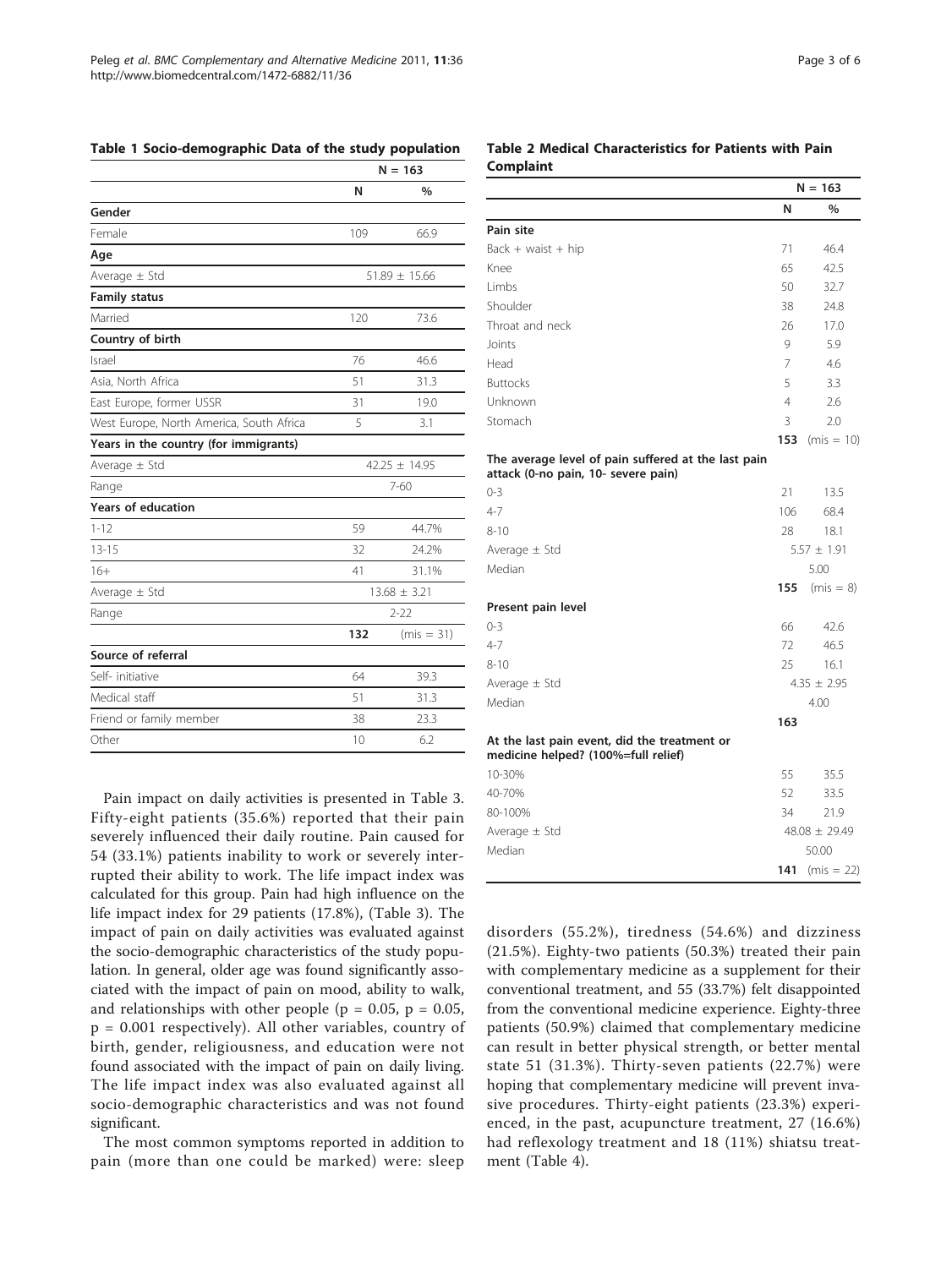|                                 |     | $N = 163$       |  |
|---------------------------------|-----|-----------------|--|
|                                 | N   | $\%$            |  |
| Daily activity                  |     |                 |  |
| $0 - 3$                         | 40  | 24.5            |  |
| $4 - 7$                         | 65  | 39.9            |  |
| $8 - 10$                        | 58  | 35.6            |  |
| Average $\pm$ Std               |     | $5.83 \pm 3.13$ |  |
| Median                          |     | 6.00            |  |
|                                 | 163 |                 |  |
| Mood                            |     |                 |  |
| $0 - 3$                         | 46  | 28.2            |  |
| $4 - 7$                         | 59  | 36.2            |  |
| $8 - 10$                        | 57  | 35.0            |  |
| Average $\pm$ Std               |     | $5.63 \pm 3.19$ |  |
| Median                          |     | 6.00            |  |
|                                 | 162 | $(mis = 1)$     |  |
| Ability to walk                 |     |                 |  |
| $0 - 3$                         | 55  | 33.7            |  |
| $4 - 7$                         | 57  | 35.0            |  |
| $8 - 10$                        | 51  | 31.3            |  |
| Average $\pm$ Std               |     | $5.03 \pm 3.44$ |  |
| Median                          |     | 6.00            |  |
| Routine work                    | 163 |                 |  |
| $0 - 3$                         | 41  | 25.2            |  |
| $4 - 7$                         | 67  | 41.1            |  |
| $8 - 10$                        | 54  | 33.1            |  |
| Average $\pm$ Std               |     | $5.53 \pm 3.15$ |  |
| Median                          |     | 6.00            |  |
|                                 | 162 | $(mis = 1)$     |  |
| Relationships with other people |     |                 |  |
| $0 - 3$                         | 107 | 65.6            |  |
| $4 - 7$                         | 35  | 21.5            |  |
| $8 - 10$                        | 20  | 12.3            |  |
| Average $\pm$ Std               |     | $2.56 \pm 3.19$ |  |
| Median                          |     | 1.00            |  |
|                                 | 162 | $(mis = 1)$     |  |
| Sleep                           |     |                 |  |
| $0 - 3$                         | 56  | 34.4            |  |
| $4 - 7$                         | 53  | 32.5            |  |
| $8 - 10$                        | 52  | 31.9            |  |
| Average $\pm$ Std               |     | $5.61 \pm 3.41$ |  |
| Median                          |     | 6.00            |  |
|                                 | 161 | $(mis = 2)$     |  |
| Enjoyment from life             |     |                 |  |
| $0 - 3$                         | 54  | 33.1            |  |
| $4 - 7$                         | 60  | 36.8            |  |
| $8 - 10$                        | 47  | 28.8            |  |
| Average $\pm$ Std               |     | $5.17 \pm 3.13$ |  |
| Median                          |     | 5.00            |  |
|                                 | 161 | $(mis = 2)$     |  |

<span id="page-3-0"></span>Table 3 Pain influence on daily routine (scale of 0-10: Table 3 Pain influence on daily routine (scale of 0-10: 0-no disturbance; 10-highest disturbance) (Continued)

| Life impact (0-low influence, 10-high influence) |     |               |  |
|--------------------------------------------------|-----|---------------|--|
| $0 - 3$                                          | 35  | 21.5          |  |
| $3.1 - 7$                                        | 99  | 60.7          |  |
| $7.1 - 10$                                       | 29  | 178           |  |
| Average $\pm$ Std                                |     | $5.00 + 2.25$ |  |
| Median                                           |     | 5.14          |  |
|                                                  | 163 |               |  |

#### **Discussion**

Our findings indicate that approximately half the patients attending the complementary clinic for treatment visited due to a pain complaint, where back pain was the leading cause. The majority were women (66.9%), and the average age was  $51.9 \pm 15.6$ . Sixty-four patients (39.3%) were self referred. About two thirds reported a moderate pain level on average (VAS 4-7), and a quarter reported on severe pain level (VAS 8-10). The "conventional" treatments helped relief less than half of pain severity.

Our patients visiting the complementary medicine clinic indicated that the pain impacted their daily routine, caused work disturbance and influenced considerably their daily life. In many cases, people concurrently used complementary medicine with conventional medicine in hope of finding the "magic bullet" cure, though also realizing they need to find other ways to cope and to improve their quality of life [[23\]](#page-5-0).

An earlier study (from different countries, including Israel) showed that more women, more educated people and more married people [[12](#page-5-0),[20\]](#page-5-0) are referred to complementary medicine [\[20,24,25\]](#page-5-0). Middle age (between 40 to 60-65) was considered a predictor to attending complementary medicine [[12,25,26](#page-5-0)]. In our sample, the average age was 51.9. In a survey by Shmueli and Shoval [[18](#page-5-0)] the typical patient in complementary medicine is older (average age was 57.7). However, this is still considered "middle age", and the difference is probably due to the fact that the population in Beer-Sheva is younger than in the rest of the country.

One of the predictors to attendance to complementary medicine according to the literature is the existence of chronic diseases [\[24,26,27](#page-5-0)]. Similar findings were shown in our study, with 51% of patients recruited suffering from a chronic illness.

The main reason for attending complementary medicine clinic among patients in our survey was to supplement conventional medicine treatments (50.3% participants). Moreover, in our study, a third of our study population was referred to the complementary medicine clinic by medical teams. It is known, that only a minority of patients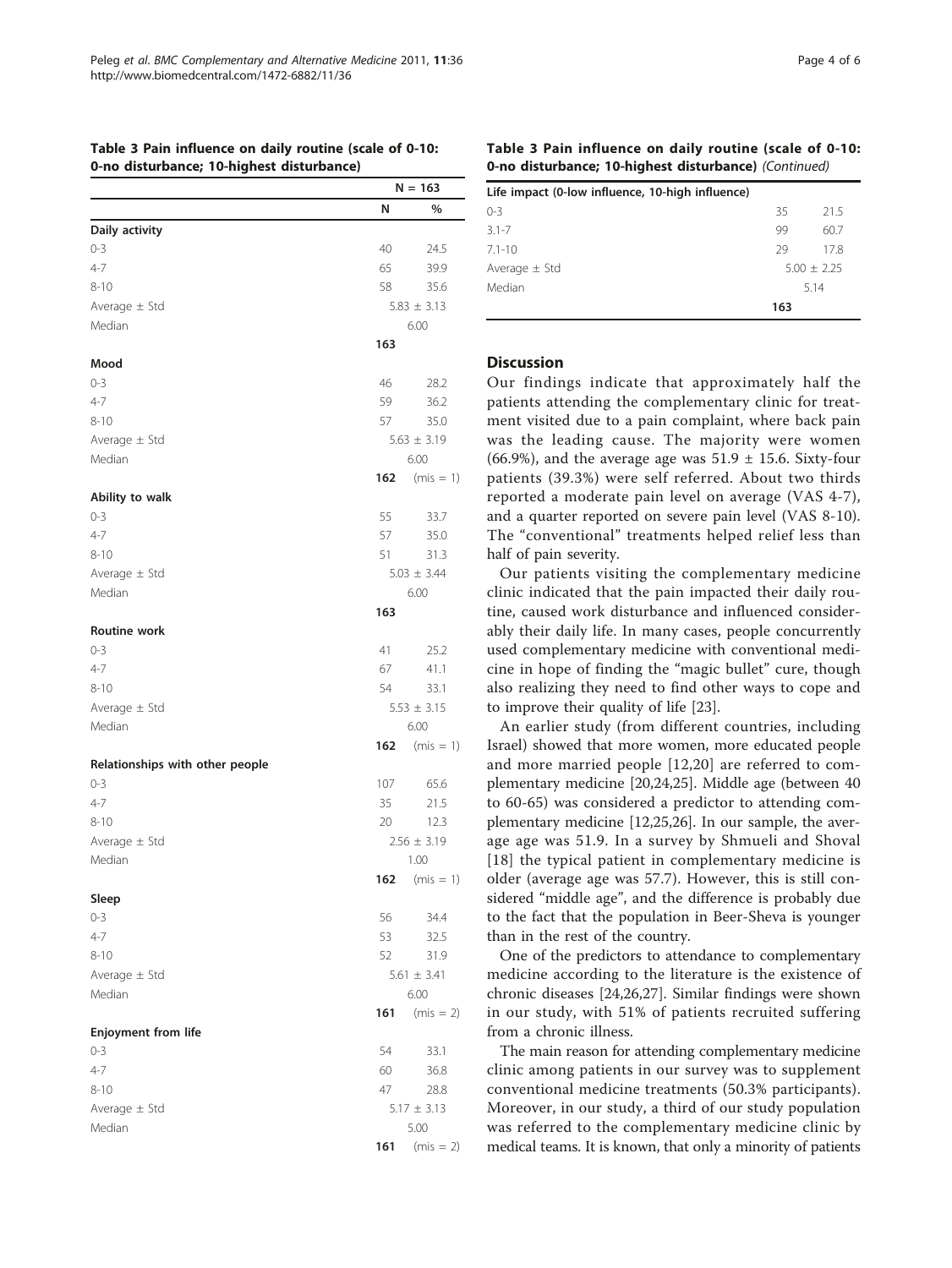#### <span id="page-4-0"></span>Table 4 Characteristics of Complementary Medicine **Treatments**

|                                                                                                                                |                | $N = 163$     |  |
|--------------------------------------------------------------------------------------------------------------------------------|----------------|---------------|--|
|                                                                                                                                | N              | $\frac{0}{0}$ |  |
| Reason for visiting the complementary medicine<br>clinic (Total may exceed 100% as more than one<br>category could be marked): |                |               |  |
| To complement conventional treatments                                                                                          | 82             | 50.3          |  |
| Disappointment from conventional medicine                                                                                      | 55             | 33.7          |  |
| Success of complementary medicine for family<br>member/friend                                                                  | 45             | 27.6          |  |
| Complementary medicine is known to be successful<br>for the problem I am suffering from                                        | 43             | 26.4          |  |
| Complementary medicine does not have side affects                                                                              | 38             | 23.3          |  |
| Other                                                                                                                          | 19             | 11.7          |  |
| Complementary medicine relate to my problem more<br>seriously                                                                  | 16             | 9.9           |  |
| Complementary medicine gives explanations for the<br>problems that I am suffering from                                         | 15             | 9.2           |  |
| Disappointment from the conventional clinic's staff<br>members                                                                 | 5              | 3             |  |
| How can the conventional treatment be useful<br>(Total may exceed 100% as more than one<br>category could be marked):          |                |               |  |
| Physical strength                                                                                                              | 83             | 50.9          |  |
| Mental strength                                                                                                                | 51             | 31.3          |  |
| To avoid invasive treatment                                                                                                    | 37             | 22.7          |  |
| Don't know                                                                                                                     | 32             | 19.6          |  |
| Raising awareness for self-treatment                                                                                           | 27             | 16.6          |  |
| Ease the pain                                                                                                                  | 11             | 6.7           |  |
| Annulment of pain                                                                                                              | 9              | 5.5           |  |
| Other                                                                                                                          | 6              | 3.7           |  |
| Have you experienced complementary medicine<br>treatment in the past?                                                          |                |               |  |
| Yes                                                                                                                            | 65             | 43.0          |  |
| No                                                                                                                             | 86             | 57.0          |  |
| Type of treatment experienced in the past (Total<br>may exceed 100% as more than one category<br>could be marked):             | 151            | $(mis = 12)$  |  |
| Acupuncture                                                                                                                    | 38             | 23.3          |  |
| Reflexology                                                                                                                    | 27             | 16.6          |  |
| Shiatsu                                                                                                                        | 18             | 11.0          |  |
| Chiropractic                                                                                                                   | 11             | 6.7           |  |
| Other                                                                                                                          | 10             | 6.1           |  |
| Herbal medicine                                                                                                                | 5              | 3.1           |  |
| Biofeedback                                                                                                                    | $\overline{4}$ | 2.5           |  |
| Homeopathy                                                                                                                     | 3              | 1.8           |  |
| Naturopathy                                                                                                                    | 3              | 1.8           |  |

report CAM use to their physicians [[27,28](#page-5-0)]. Thus, there is an increasing need to improve efforts and communication between conventional physicians and complementary therapists [[19](#page-5-0)].

The complementary medicine clinic in Beer Sheva offers a large spectrum of treatment modalities. Complementary medicine includes several methods of treatment,

all of which aim to promote health and quality of life [[29\]](#page-5-0). The main reason for nearly half of those attended to the CAM clinic was in aim of seeking treatment for their pain. The most frequent treatment for this complaint was acupuncture [\[21\]](#page-5-0).

In designing this study, we adopted recommendations to increase the compliance rate for completion of questionnaires [\[30](#page-5-0)]. The response rate of 81.1% was achieved by virtue of the data collection method that included personal interview with each patient, using a short questionnaire that carried the logo of the University Research Center, and use of relatively high-motivated study population.

Our study's results in the complementary medicine clinic in Beer-Sheva reflect the characteristics of the patients that used the complementary clinic for their pain. Since the population in Beer-Sheva is younger than in the rest of the country we cannot be certain of their generalization to other countries and health care systems. However, the age difference is not clinical significant and the results were similar to previous studies.

## Conclusions

Patients visiting the complementary medicine clinic indicated that the pain impacted their daily routine, caused work disturbance and influenced considerably their daily life. The most common reasons for patients with a pain complaint visiting the complementary medicine clinic were: as a supplement for conventional treatment, disappointment from conventional medicine and successful previous experience with complementary medicine by a family member or a friend. Given the high proportion of patients with unsatisfactory pain relief using CAM, general practitioners should gain knowledge about CAM and CAM providers should gain training in pain topics to improve communication and counsel patients. More clinical research to evaluate safety and efficiency of CAM for pain is needed to provide evidence based counseling.

We hope that our data can promote understanding the meaning of complementary medicine for painful patients.

#### Acknowledgements

The authors would like to thank the nursing school students who participated in this study for their hard work and dedication. Source of funding: None

#### Author details

<sup>1</sup>Department of Family Medicine, Department of Pain and Palliative Care Unit, Siaal Family Medicine and Primary Care Research Center, Ben-Gurion University of the Negev, Beer-Sheva, Israel. <sup>2</sup>Recanati School for Community Health Professions, Ben-Gurion University of the Negev, Beer-Sheva, Israel. <sup>3</sup>Complementary Medicine Clinic, Clalit Health Services - Southern District Beer-Sheva, Israel.